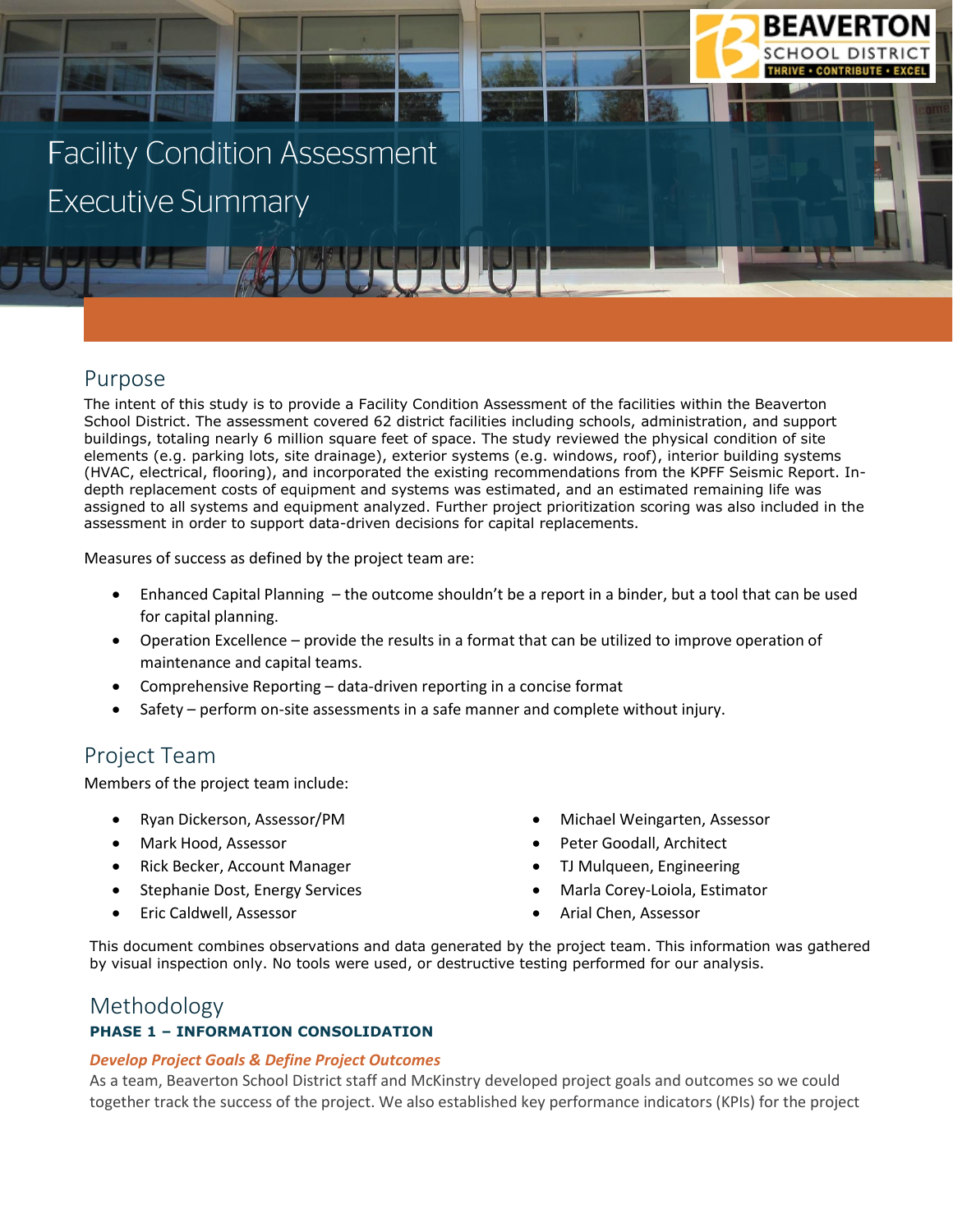based on our shared understanding of the project as well as McKinstry's prior experience conducting facility assessments with large school districts.

#### *Review District Documentation & Practices*

The facility condition assessment team reviewed any previous reports, available information, energy use, drawings, O&M reports, capital project history and maintenance practices provided by the district to familiarize themselves with the facilities. McKinstry also incorporated the KPFF seismic assessments into our final reports.

#### *Interviews with Project Stakeholders*

Interviews were conducted with district maintenance staff and on-site points of contact to gather critical information on historic performance and known deficiencies. This information helped our team understand the human impact of the conditions we encountered.

#### **PHASE 2 – CRITERIA FOR CONDITION ASSESSING**

#### *Aligning District and McKinstry Standards*

McKinstry provided assessment information on systems that align with the district's standards listed below:

#### APPLICABLE EDUCATIONAL SPECIFICATION CATEGORIES

- Walls, Windows, Ceilings and Doors
- Environmental Conditions for Optimal Learning (HVAC/Indoor Air Quality)
- Furnishings, Fixtures, and Equipment
- Electricity
- Educational Adequacy

#### *Develop Data Collection Format*

McKinstry deployed our detailed K-12 facility assessment data collection tool and a portion of the ODE Facility Assessment Template for the Beaverton School District project. Together, our teams ensured that these checklists contained all the necessary elements for completing the project with Beaverton School District based on the documents and interviews conducted prior to the date of the on-site visits.

#### *Our checklists and ratings included the following systems:*

Fire and Life Safety – Identify alarm panels, emergency generators, security systems, and fire suppression systems.

Heating System - Identify boilers, furnaces, unit ventilators, terminal units, and other major equipment.

Ventilation System - Identify the ventilation systems at the property and assess its overall condition.

Air Conditioning System - Identify the material air-conditioning components, including cooling towers, chillers, and major labeled equipment.

Roofing System - Material roof systems, including roof-type, reported age, drainage, or any unusual roofing conditions. The team will observe for evidence of material repairs, significant ponding, or evidence of material roof leaks.



**BEAVERTON** 

- Lighting
- Plumbing
- Flooring
- Security
- Communications



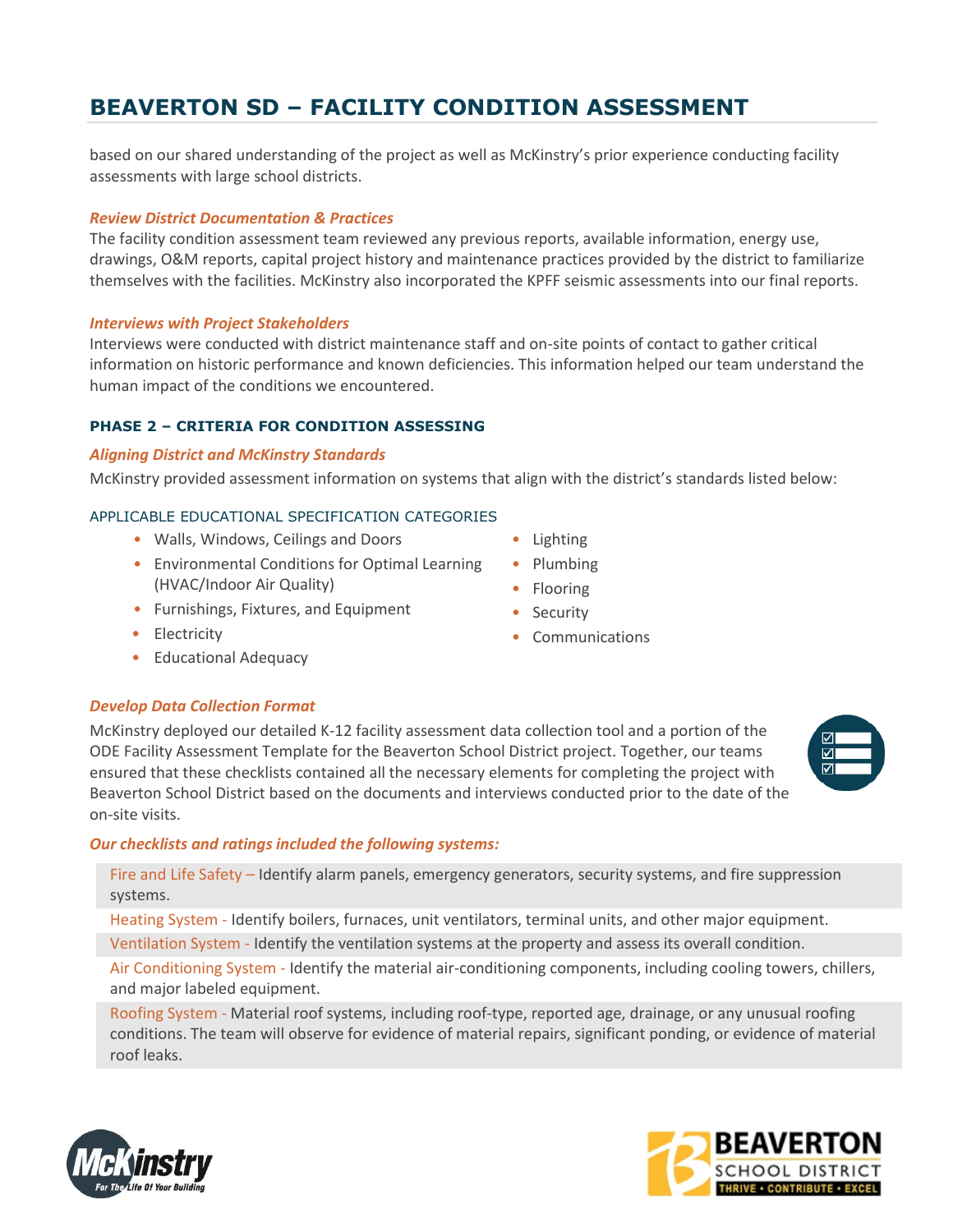Electrical System - Identify the electrical service provided and distribution system at the subject property. Observation and evaluation will include switchgear, transformers, emergency generators and main distribution panels.

Plumbing - Identify the material plumbing systems at the subject property, including domestic water supply, domestic water heaters, sanitary sewer, or any special or unusual plumbing systems (such as fuel systems and gas systems).

Vertical Transportation - Identify the existing vertical transportation equipment and provide an overall assessment of condition. Detail deficiencies for each elevator and provide an analysis of the remaining useful life, along with budgets for any expected expenditures up to, and including, modernization or replacement.

Building Envelope - Identify the material elements of the building exterior, to include walls, doors, windows, and fire escapes. This will also include the façade, curtain-wall systems, glazing, exterior sealant, exterior balconies, and stairways. Observations may be subject to grade, accessible balconies, and rooftop vantage points.

Structural Components - Evaluate the footings, foundations, slabs, columns, floor framing system, and roof framing system as part of the structural inspection for soundness. Observations will be subject to grade and visibility of components. This is a visual inspection only, and no structural testing of components or materials will be undertaken.

Furnishing – Evaluate fixed furnishings (cabinets, casework, etc.).

Site Paving - Observe and evaluate the site paving and/or site components including pavement, curbs, drains and sidewalks.

Kitchen Equipment – Walk-in freezer and refrigerators, dishwashers, ovens, stoves, broilers, grills, fryers, and ice makers.

#### Site and other-

- 
- Sports and ground facilities Natural fields
- Auditorium Tracks
- Outbuildings **■** Stadiums
- Playgrounds  **Synthetic turf fields** 
	-
	-
	-

#### **PHASE 3—CONDITION ASSESSING**

The McKinstry Facility Assessment Team conducted all condition assessments at the locations identified.

#### *Perform Condition Assessments*

Our dedicated facilities team performed assessments on all sites requested by the district. We worked with district staff to gain access to the facilities and perform our analysis. While on-site the team collected equipment and system inventories, categorized, and performed analysis on all system and asset types identified in Phase 2.

The following data was collected:

- Facility Name
- Location Type
- Building Name
- Location Description
- Asset Tag
- Asset Equipment Type
- Asset System
- Asset Sub System
- **Manufacturer**
- Model Number
- Serial Number
- Asset/Equipment Size





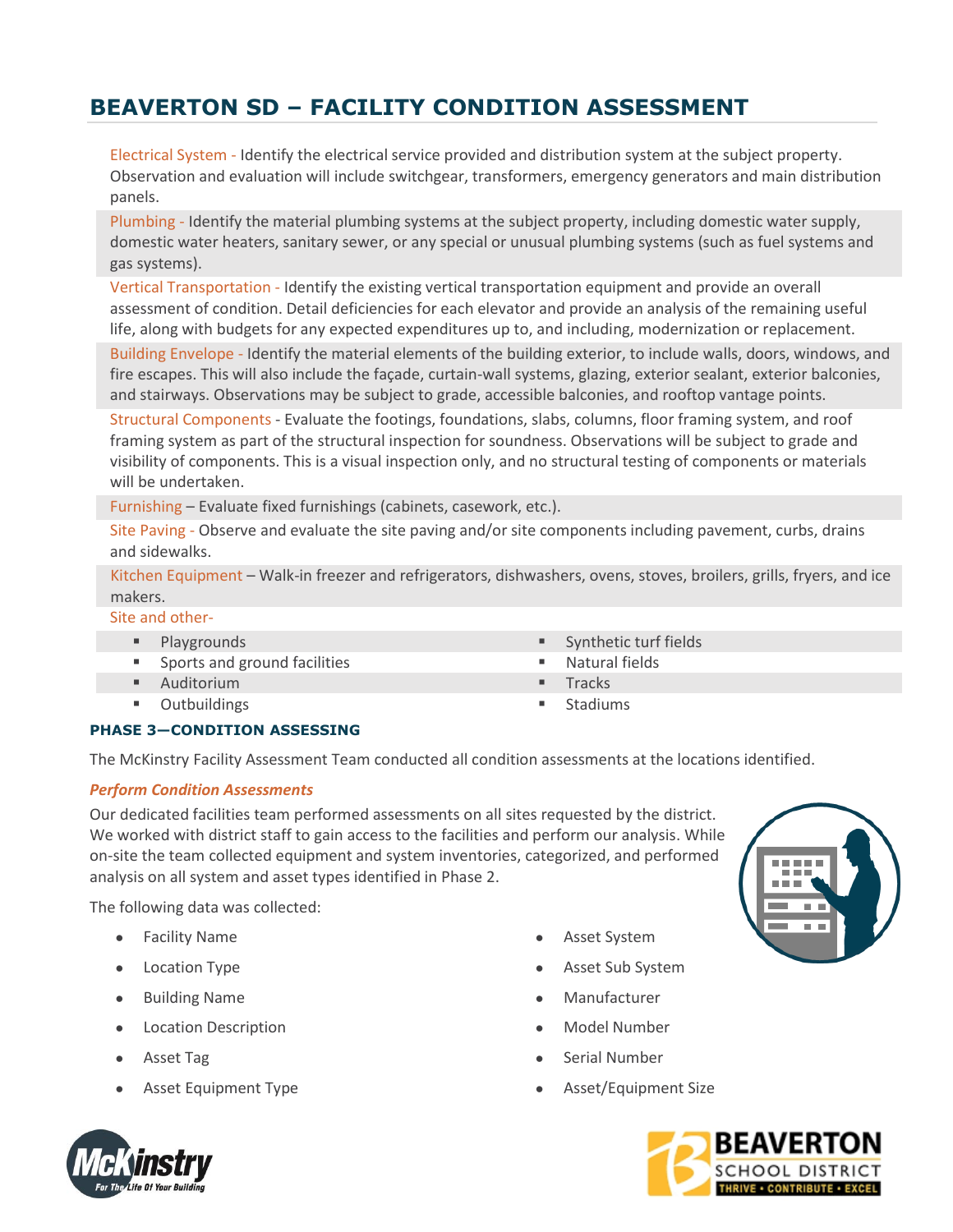- Approximate Install Date
- Estimated Remaining Life
- Asset Condition
- Classroom Impact
- EUI Score
- Estimated Replacement Cost
- Notes
- **Deficiencies**

#### **PHASE 4—DATA ANALYSIS**

After on-site data was collected, the McKinstry team performed analysis on the information collected.

#### *Assign Probable Costs*

Using our team's experience with all the building systems, cost data, and past experiences, an opinion of probable cost was developed for each element within the report to assist in establishing appropriate repair budgets to be used in determining the Net Present Value of the Asset. Cost estimates are generated for equipment and systems based on a like-for like replacement. Where appropriate (typically items outside of the realm of maintenance replacement), the following costs were included in the estimates: Demo/removal of existing, materials, labor, contingency, general conditions, general requirements, bonds and insurance, and engineering fees. Additionally, multipliers may have been added for particular systems or equipment that may be less accessible, require cranes, or other special conditions.

#### *Estimated Remaining Life*

Estimated remaining life was calculated using three data points: the actual condition of the system, the expected useful life of the system, and the probability of failure of the system.



#### *FCA Viz Tool*

To make data actionable, McKinstry has provided a software tool that enables visualization of facilities data in service of capital planning. The Facility Condition Assessment Visualization Tool (FCA Viz) is an interactive data visualization tool, built in Tableau, that gives decision-makers the ability to navigate through their portfolio at an asset level and communicate goals and plans to stakeholders. The raw data and customized tool are yours to use for capital planning.

The FCA Viz tool allows you to weigh each of the qualitative criteria per asset to match your own priorities. For example, you may value the asset condition and the impact on the classroom, were it to fail, more highly than energy performance or maintenance intensity when prioritizing projects.



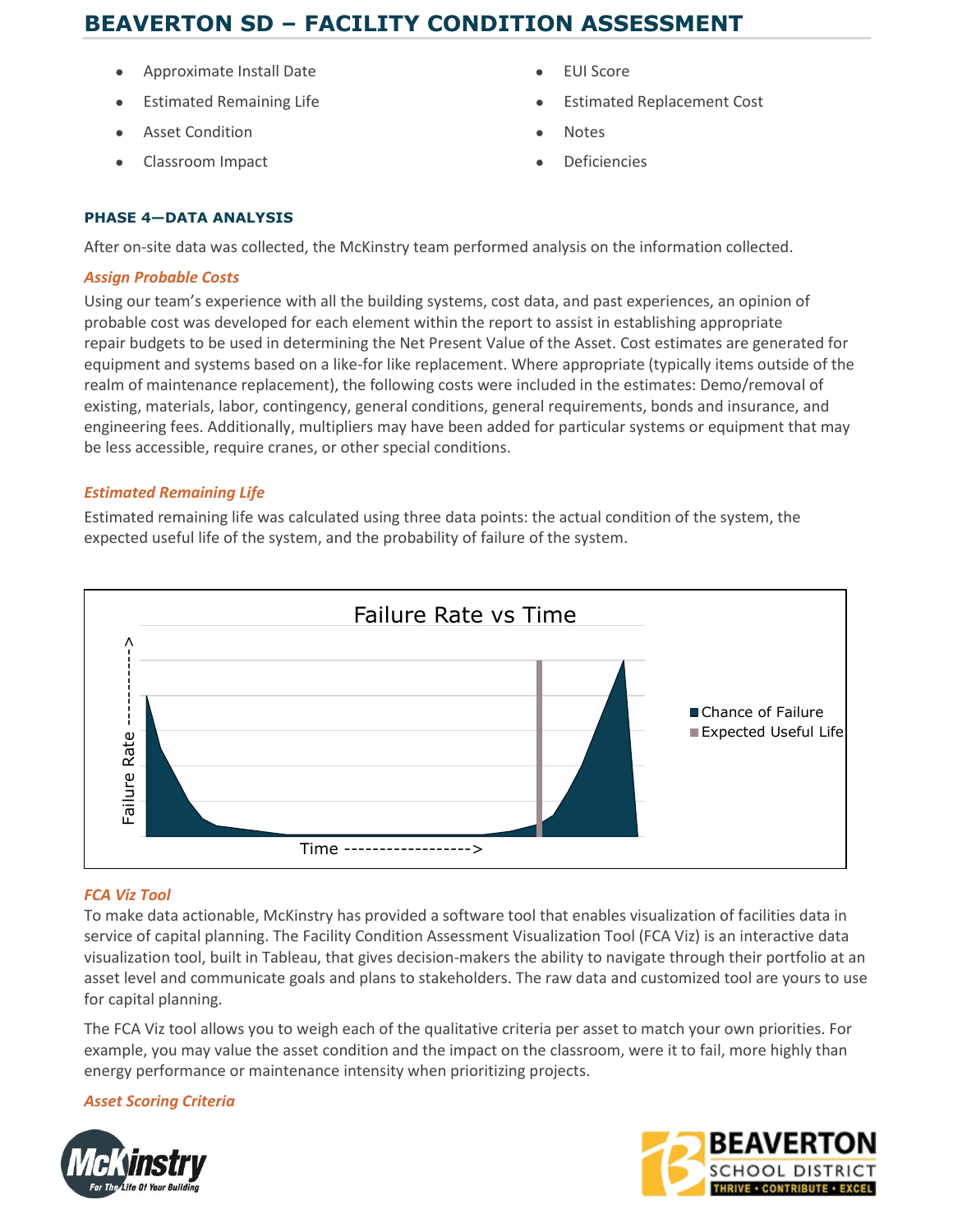At each location, the equipment and systems were given a score from one to five in four different categories. The scoring is defined below:

#### **ASSET CONDITION SCORE (1 – 5)**

1 – Excellent Condition New or easily restorable to "like new" condition. 2 – Good Condition Component is not new but exhibits no damage or excessive wear. 3 – Fair Condition Minor component wear, but operating properly. 4 – Poor Condition Component has significant wear and is approaching the end of its expected useful life. 5 – Very Poor Condition Component is at or past its expected useful life, has major damage, complete failure, or in need of replacement.

#### **CLASSROOM IMPACT SCORE (1 – 5)**

1 – Little or No Classroom Impact Occupants will not be impacted if the system or equipment fail.

2 – Mild Classroom Impact

Few occupants will be impacted by the failure of the system or equipment.

3 – Moderate Occupant Impact Many occupants may be moderately or slightly impacted by the failure of the system or equipment.

4 – High Classroom Impact Many or all occupants may be highly impacted by the failure of the equipment or system.

5 – Space is Unusable Many or all occupants may not be able to perform their work because of the failure of the equipment or system.

#### **EUI (ENERGY USE INTENSITY) SCORE (1 – 5)**

1 – Top 20% of Energy Performing Buildings



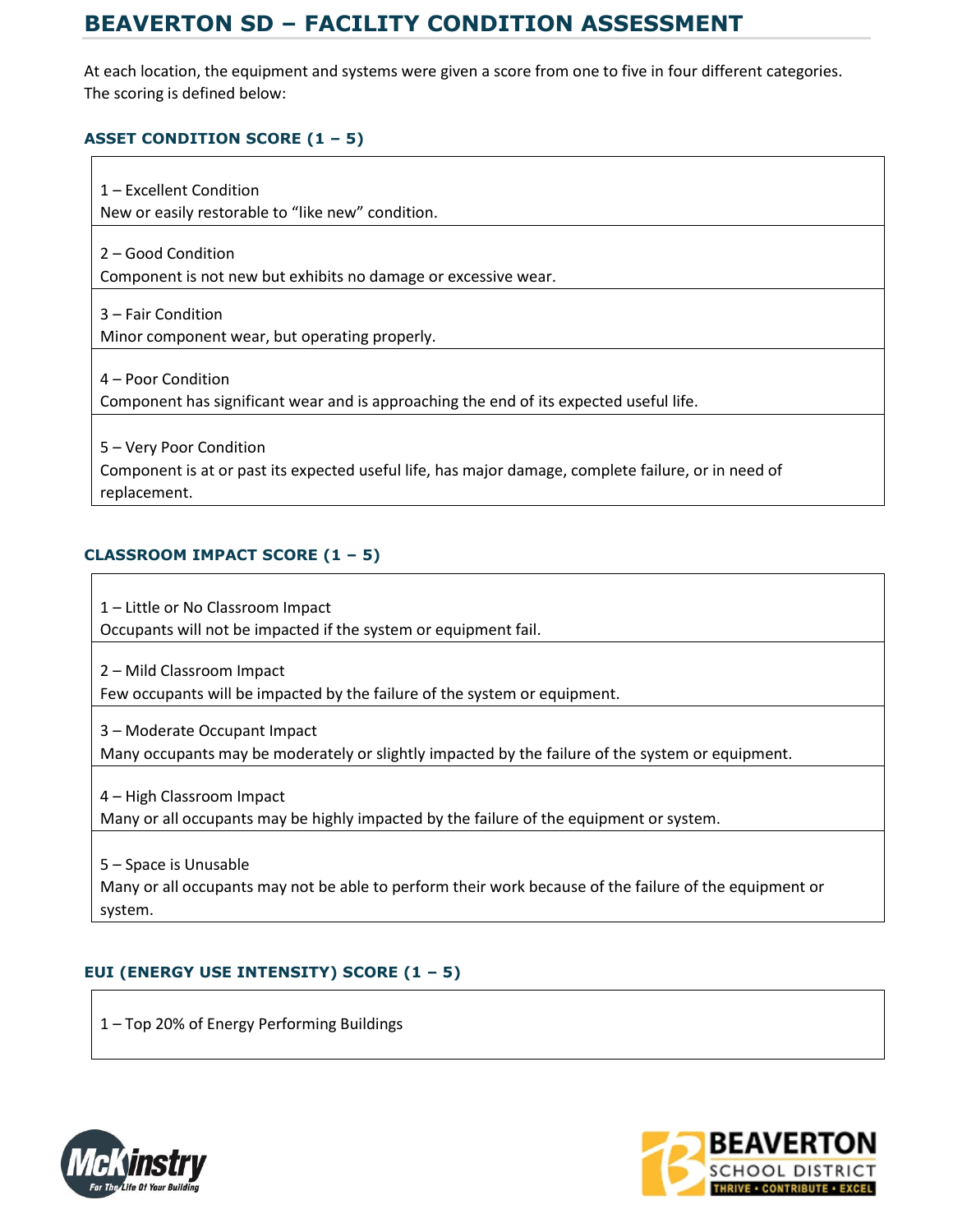| 2 - Top 20%-40% of Energy Performing Buildings    |
|---------------------------------------------------|
| 3 - Middle 40%-60% of Energy Performing Buildings |
| 4 – Bottom 20%-40% of Energy Performing Buildings |
| 5 - Bottom 20% of Energy Performing Buildings     |

#### **PHASE 5—REPORT**

#### *Prepare Facilities Condition Assessment Report and Other Deliverables*

We've compiled all field observation reports into a final working presentation document. We delivered executive summaries in our reports, walked our clients through their options, trained district staff on the FCA Viz Tool and provided the raw data that we used to come to our conclusions.

In all, Beaverton School District received the following deliverables from McKinstry:

• A summary description of each site and facility with necessary and recommended improvements, alongside photos and narratives.



- Schedule for recommended replacement or repairs (schedule of priorities).
- 30-year capital plan with an executive summary. Including a graphic presentation of results to provide a quick, user‐friendly summary of the facilities observed, their conditions and estimated costs assigned by category.
- The FCA Viz Tool to help interactively display Beaverton School District's data, plus training on how to use the tool.

## Facility Condition Assessment Summary **DISTRICT STATISTICS**

| <b>Measurable</b>                                    | <b>Stat</b>             |
|------------------------------------------------------|-------------------------|
| <b>Buildings</b>                                     | 62                      |
| Asset Count                                          | 11,385                  |
| <b>Average Condition Score</b>                       | 3.04 out of 5.00 (Fair) |
| 30-Year Net Present Value to Replace Assets          | \$1.15 Billion          |
| Average Estimated Remaining Life of Assets           | 10.3 Years              |
| 1 <sup>st</sup> Year Estimated Capital Renewal Needs | \$178 Million           |

The net present value of \$1.15 Billion represents the cost of replacing all 11,385 assets captured in this study are on a regular replacement cycle over 30 years. That suggests that the district would need to spend approximately \$38.3 Million a year on regular capital replacement needs. The 1<sup>st</sup> year estimated capital renewal needs indicates that the district hasn't been spending the suggested \$38.3 Million per year and therefore has a multi-year backlog of deferred maintenance. Fortunately, the district's Maintenance Department utilizes strategies to extend the life of equipment and the Capital Department prioritizes





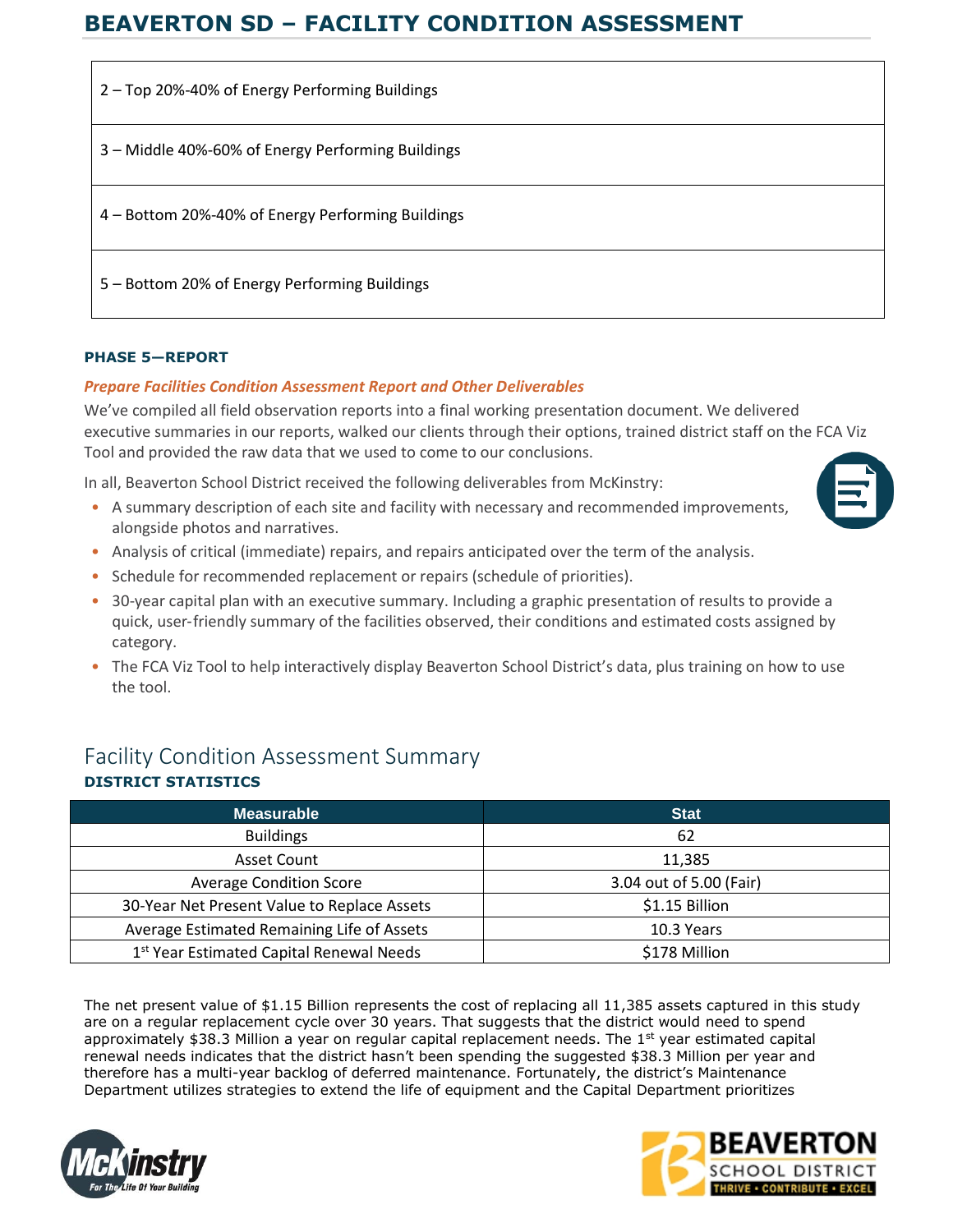replacements based on impact to students and operations. It is also important to note that a significant portion of the capital renewal costs for the first 4 years is associated with seismic upgrades. If seismic upgrade costs are removed from the study, the recommended yearly capital renewal budget is approximately \$29.3 Million per year.

#### **30-YEAR CAPITAL NEEDS BY LOCATION**

See table on next page.



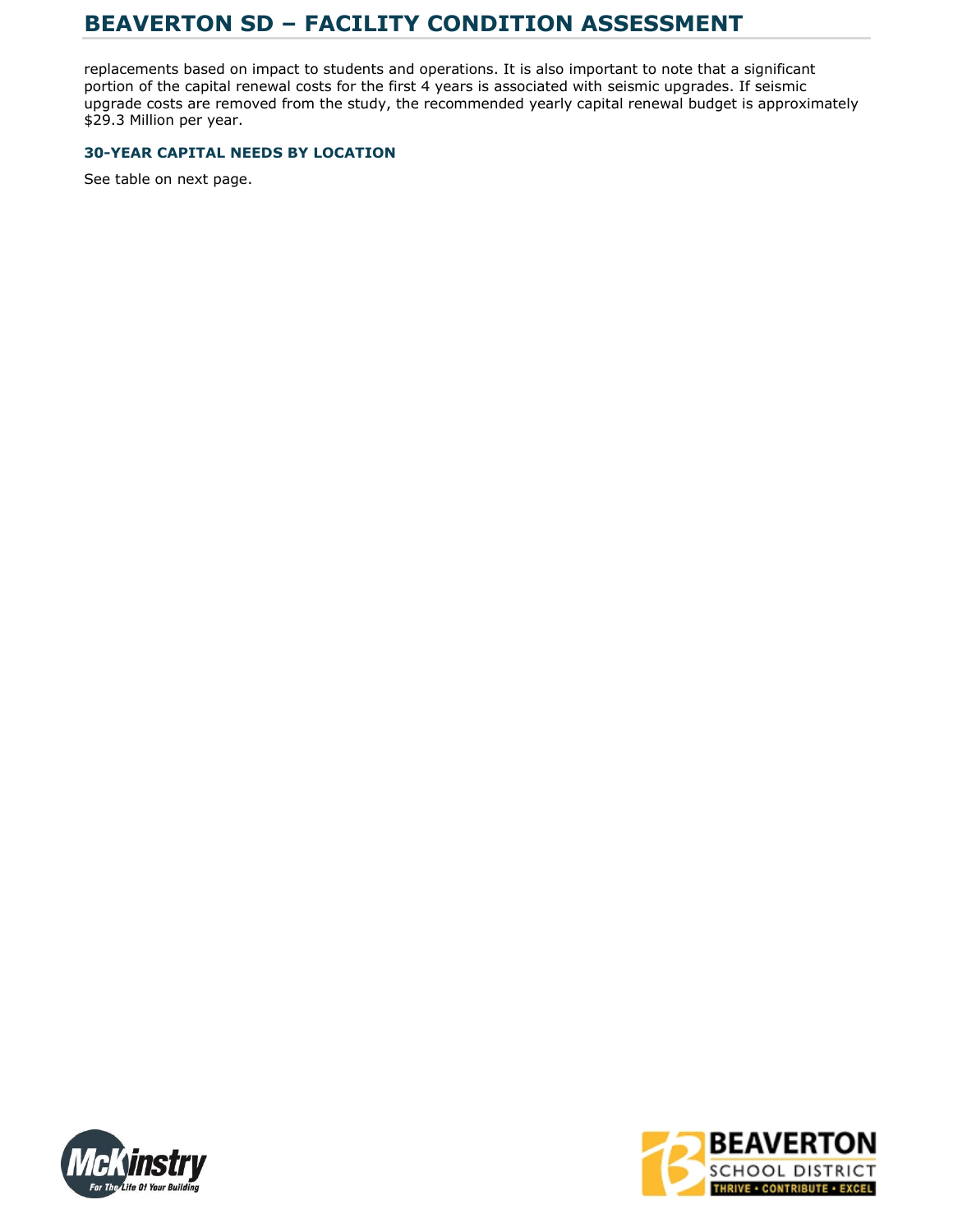#### **SUMMARY BY EQUIPMENT TYPE**

| <b>Equipment Type</b>       | <b>Average Condition Score</b> |
|-----------------------------|--------------------------------|
| Structural                  | 4.204                          |
| <b>Mechanical Utilities</b> | 3.417                          |
| Portable Classroom          | 3.185                          |
| Mechanical                  | 3.153                          |
| Site Work                   | 3.017                          |
| <b>Commercial Equipment</b> | 2.949                          |
| Electrical                  | 2.931                          |
| Roofing                     | 2.847                          |
| <b>Exterior Enclosure</b>   | 2.788                          |
| <b>Furnishings</b>          | 2.778                          |
| Equipment                   | 2.743                          |
| <b>Electrical Utilities</b> | 2.724                          |
| <b>Interior Finishes</b>    | 2.709                          |
| Fire & Life Safety          | 2.533                          |
| Conveyance                  | 2.423                          |
| <b>Grand Total</b>          | 3.042                          |

| <b>Equipment Type</b>       | 1             | $\overline{2}$ | 3             | 4            | 5            |
|-----------------------------|---------------|----------------|---------------|--------------|--------------|
| Structural                  | \$104,762,206 | \$66,839,119   | \$72,379,776  | \$21,928,928 | \$1,784,336  |
| <b>Mechanical Utilities</b> | \$640,000     | \$85,000       | \$100,000     | \$15,000     | \$30,000     |
| Portable Classroom          |               |                | \$480,000     | \$400,000    | \$1,520,000  |
| Mechanical                  | \$42,600,572  | \$4,785,254    | \$11,199,763  | \$19,864,371 | \$26,420,945 |
| Site Work                   | \$602,017     | \$676,993      | \$48,670      | \$473,260    | \$2,183,401  |
| Commercial                  |               |                |               |              |              |
| Equipment                   | \$212,150     | \$106,950      | \$436,789     | \$169,400    | \$943,872    |
| Electrical                  | \$9,303,718   | \$1,344,452    | \$1,356,842   | \$3,353,899  | \$8,848,681  |
| Roofing                     | \$10,397,636  | \$1,350,000    | \$10,791,157  | \$455,801    | \$12,583,466 |
| <b>Exterior Enclosure</b>   | \$6,579,624   | \$712,611      | \$937,839     | \$649,027    | \$1,993,950  |
| <b>Furnishings</b>          | \$1,029,684   | \$729,594      | \$477,042     | \$857,124    | \$602,478    |
| Equipment                   | \$92,920      | \$40,000       | \$40,000      | \$104,090    | \$337,788    |
| <b>Electrical Utilities</b> | \$137,483     | \$122,396      | \$632,759     | \$104,965    | \$1,013,034  |
| <b>Interior Finishes</b>    | \$1,705,710   | \$3,711,285    | \$1,231,614   | \$1,468,879  | \$8,741,847  |
| Fire & Life Safety          |               | \$2,100        | \$1,287       |              |              |
| Conveyance                  | \$60,000      | \$30,500       |               | \$319,032    | \$66,408     |
| <b>Grand Total*</b>         | \$178,123,719 | \$80,536,254   | \$100,113,538 | \$50,163,776 | \$67,070,207 |

\*All numbers are displayed in 2020 dollars.

#### **FACILITY CONDITION INDEX**

The **Facility Condition Index** (FCI) is used in facilities management to provide a benchmark to compare the relative condition of a group of facilities. This index is determined by dividing the total deferred maintenance costs by the Current Replacement Value (CRV) of the facility. The basis of the index is to provide information to owners that will help them determine whether they should continue to maintain and perform capital replacement projects at a location versus completely replacing or renovating the facility. A rule of thumb for the index score is as follows:

 $Good < 0.05$  – Continue predictive and preventive maintenance



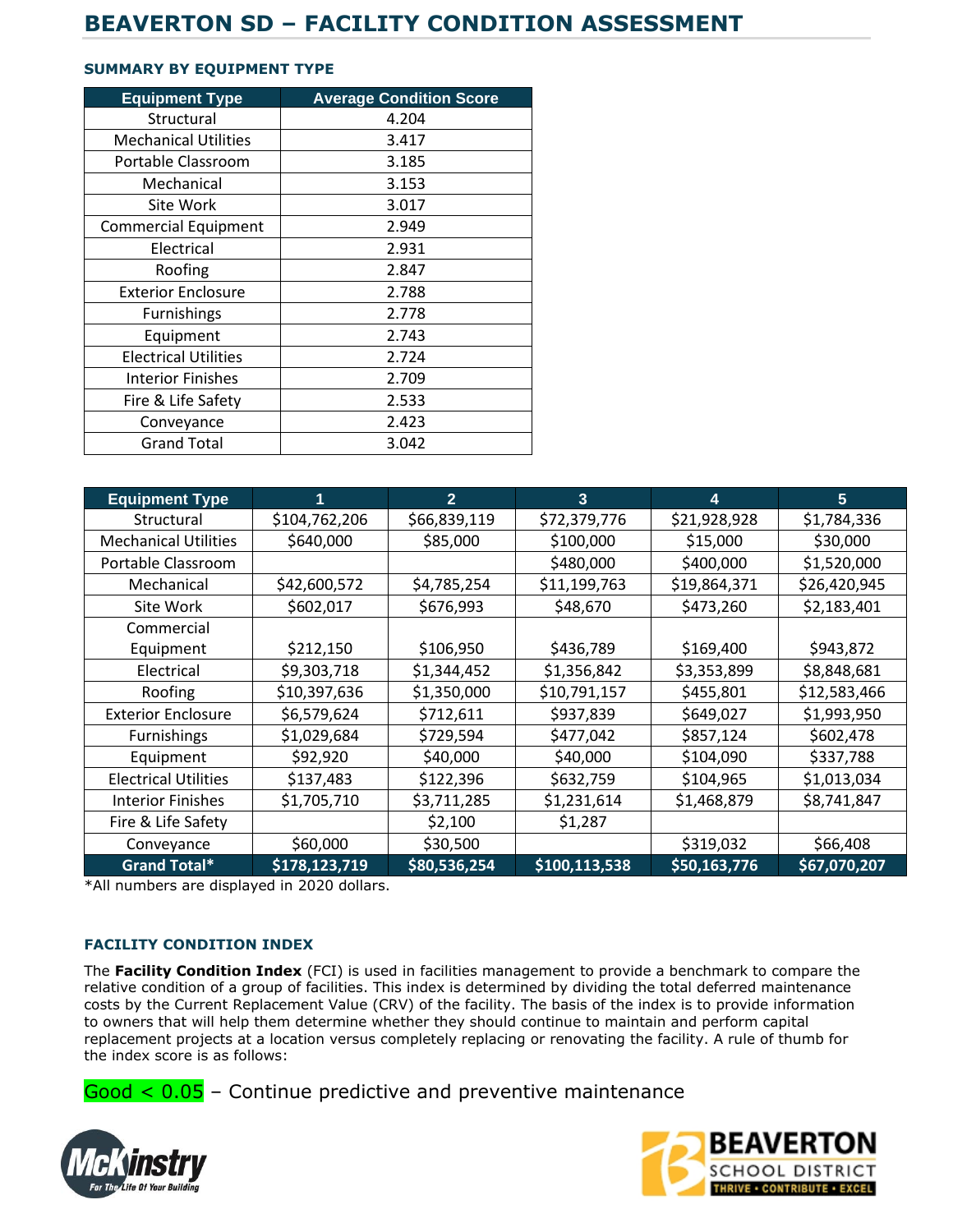## Fair  $0.05 - 0.10$  – Continue maintenance with capital renewal

### Poor 0.10 - Consider whole building replacement or renovation versus repair

As a K-12 portfolio, the district should target to get a majority of their buildings below the 0.10 number if they would like to continue to operate in the building. Typically, projects associated with HVAC, Roofing, Seismic, and Exterior Enclosure drive the FCI numbers down sharply.

| <b>High Schools</b>  |                   |                                           |                  |                      |
|----------------------|-------------------|-------------------------------------------|------------------|----------------------|
| <b>Building</b>      | <b>Year Built</b> | <b>Current Replacement</b><br>Value (CRV) | <b>FCI Score</b> | <b>Location Type</b> |
| Terra Nova School    | 1938              | \$6,032,750.00                            | 0.349            | High School          |
| <b>Beaverton</b>     | 1915/1938         | \$155,756,239.20                          | 0.337            | High School          |
| Sunset               | 1958              | \$149,686,243.65                          | 0.280            | High School          |
| Aloha                | 1968              | \$153,786,396.15                          | 0.187            | High School          |
| Southridge           | 1999              | \$151,068,496.50                          | 0.187            | High School          |
| Westview             | 1994              | \$165,883,910.85                          | 0.176            | High School          |
| <b>Merlo Station</b> | 1993              | \$26,137,656.25                           | 0.173            | High School          |
| Merle Davies @ BHS   | 1915/1938         | \$23,008,050.00                           | 0.048            | High School          |
| Mountainside         | 2017              | \$201,762,900.00                          | 0.021            | High School          |

| <b>Middle Schools</b>         |                   |                                                  |                  |                      |  |
|-------------------------------|-------------------|--------------------------------------------------|------------------|----------------------|--|
| <b>Building</b>               | <b>Year Built</b> | <b>Current Replacement</b><br><b>Value (CRV)</b> | <b>FCI Score</b> | <b>Location Type</b> |  |
| <b>ISB</b>                    | 1944              | \$40,362,390.00                                  | 0.361            | Middle School        |  |
| Whitford                      | 1963              | \$62,457,708.00                                  | 0.316            | Middle School        |  |
| <b>Highland Park</b>          | 1965              | \$62,420,328.00                                  | 0.287            | Middle School        |  |
| <b>Meadow Park</b>            | 1963              | \$62,308,188.00                                  | 0.282            | Middle School        |  |
| Cedar Park                    | 1965              | \$62,506,836.00                                  | 0.277            | Middle School        |  |
| Five Oaks                     | 1976              | \$76,382,826.00                                  | 0.255            | Middle School        |  |
| <b>Mountain View</b>          | 1969              | \$71,525,028.00                                  | 0.221            | Middle School        |  |
| Stoller                       | 1999              | \$76,782,792.00                                  | 0.201            | Middle School        |  |
| Conestoga                     | 1994              | \$68,447,586.00                                  | 0.195            | Middle School        |  |
| Arts & Communication ACMA     |                   |                                                  |                  |                      |  |
| (Performing Arts Center)      | 2010              | \$13,083,000.00                                  | 0.079            | Middle School        |  |
| Timberland (new Middle School | 2016              | \$88,644,000.00                                  | 0.032            | Middle School        |  |

| K-8 Schools            |                   |                                           |                  |                      |
|------------------------|-------------------|-------------------------------------------|------------------|----------------------|
| <b>Building</b>        | <b>Year Built</b> | <b>Current Replacement</b><br>Value (CRV) | <b>FCI Score</b> | <b>Location Type</b> |
| Raleigh Hills K-8      | 1927              | \$28,960,778.75                           | 0.410            | K-8                  |
| Aloha-Huber Park (K-8) | 2006              | \$54,216,017.50                           | 0.138            | K-8                  |



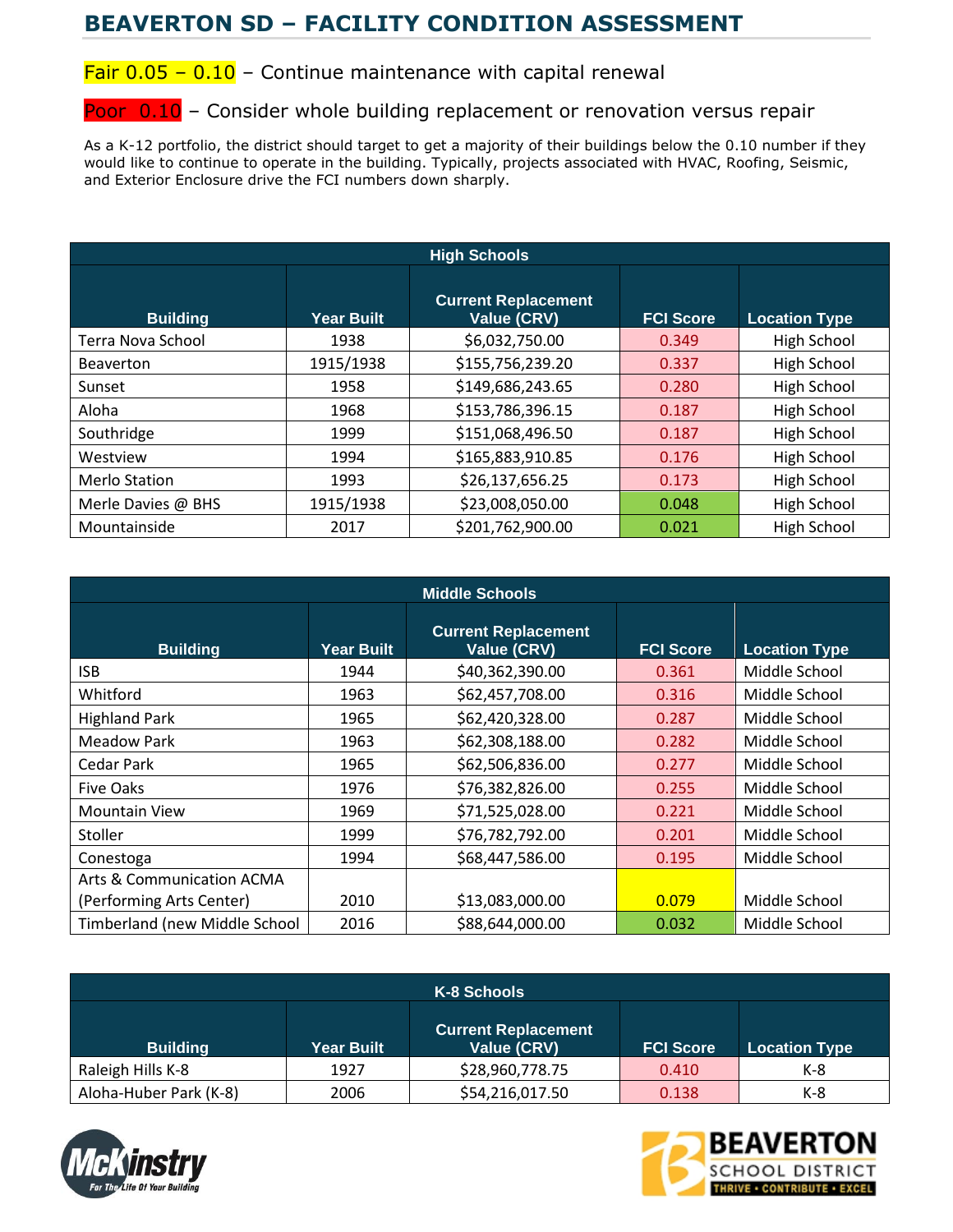|                   |                   | K-8 Schools                               |                  |                      |
|-------------------|-------------------|-------------------------------------------|------------------|----------------------|
| <b>Building</b>   | <b>Year Built</b> | <b>Current Replacement</b><br>Value (CRV) | <b>FCI Score</b> | <b>Location Type</b> |
| Springville (K-8) | 2009              | \$44,584,067.50                           | 0.120            | K-8                  |

| <b>Elementary Schools</b> |                   |                                                  |                  |                          |  |
|---------------------------|-------------------|--------------------------------------------------|------------------|--------------------------|--|
| <b>Building</b>           | <b>Year Built</b> | <b>Current Replacement</b><br><b>Value (CRV)</b> | <b>FCI Score</b> | <b>Location Type</b>     |  |
| Cedar Mill                | 1950              | \$20,989,368.75                                  | 0.347            | <b>Elementary School</b> |  |
| Raleigh Park              | 1959              | \$23,091,117.50                                  | 0.344            | <b>Elementary School</b> |  |
| <b>Beaver Acres</b>       | 1955              | \$40,647,953.75                                  | 0.325            | <b>Elementary School</b> |  |
| Fir Grove                 | 1954              | \$31,015,492.50                                  | 0.324            | <b>Elementary School</b> |  |
| Cooper Mountain           | 1954              | \$28,027,236.25                                  | 0.312            | <b>Elementary School</b> |  |
| <b>West Tualatin View</b> | 1955              | \$22,212,278.75                                  | 0.309            | <b>Elementary School</b> |  |
| Bethany                   | 1971              | \$25,518,021.25                                  | 0.280            | <b>Elementary School</b> |  |
| McKinley                  | 1962              | \$31,321,731.25                                  | 0.279            | <b>Elementary School</b> |  |
| <b>Sexton Mountain</b>    | 1989              | \$34,416,327.50                                  | 0.279            | <b>Elementary School</b> |  |
| Mckay                     | 1929              | \$24,916,280.00                                  | 0.252            | <b>Elementary School</b> |  |
| <b>Barnes</b>             | 1927              | \$38,803,875.00                                  | 0.250            | <b>Elementary School</b> |  |
| Kinnaman                  | 1975              | \$41,327,916.25                                  | 0.246            | <b>Elementary School</b> |  |
| Chehalem                  | 1971              | \$27,769,055.00                                  | 0.237            | <b>Elementary School</b> |  |
| Terra Linda               | 1970              | \$26,398,905.00                                  | 0.237            | <b>Elementary School</b> |  |
| Hiteon                    | 1974              | \$40,374,435.00                                  | 0.234            | <b>Elementary School</b> |  |
| Nancy Ryles               | 1992              | \$36,359,588.75                                  | 0.233            | <b>Elementary School</b> |  |
| <b>Errol Hassell</b>      | 1979              | \$30,851,381.25                                  | 0.233            | <b>Elementary School</b> |  |
| <b>Scholls Heights</b>    | 1999              | \$35,246,086.25                                  | 0.232            | <b>Elementary School</b> |  |
| <b>Rock Creek</b>         | 1975              | \$26,331,931.25                                  | 0.232            | <b>Elementary School</b> |  |
| Elmonica                  | 1980              | \$25,937,757.50                                  | 0.229            | <b>Elementary School</b> |  |
| Greenway                  | 1979              | \$28,114,148.75                                  | 0.224            | <b>Elementary School</b> |  |
| Findley                   | 1997              | \$36,836,585.00                                  | 0.221            | <b>Elementary School</b> |  |
| Ridgewood                 | 1958              | \$27,637,663.75                                  | 0.217            | <b>Elementary School</b> |  |
| Montclair                 | 1970              | \$19,696,417.50                                  | 0.206            | <b>Elementary School</b> |  |
| Oak Hills                 | 1967              | \$25,506,262.50                                  | 0.200            | <b>Elementary School</b> |  |
| Jacob Wismer              | 2001              | \$37,251,208.75                                  | 0.149            | <b>Elementary School</b> |  |
| <b>Bonny Slope</b>        | 2008              | \$41,107,056.25                                  | 0.120            | <b>Elementary School</b> |  |
| Vose                      | 2017              | \$45,501,250.00                                  | 0.028            | <b>Elementary School</b> |  |
| Sato                      | 2017              | \$45,501,250.00                                  | 0.027            | <b>Elementary School</b> |  |
| William Walker            | 2019              | \$26,120,785.00                                  | 0.027            | <b>Elementary School</b> |  |
| Hazeldale                 | 2018              | \$45,501,250.00                                  | 0.025            | <b>Elementary School</b> |  |